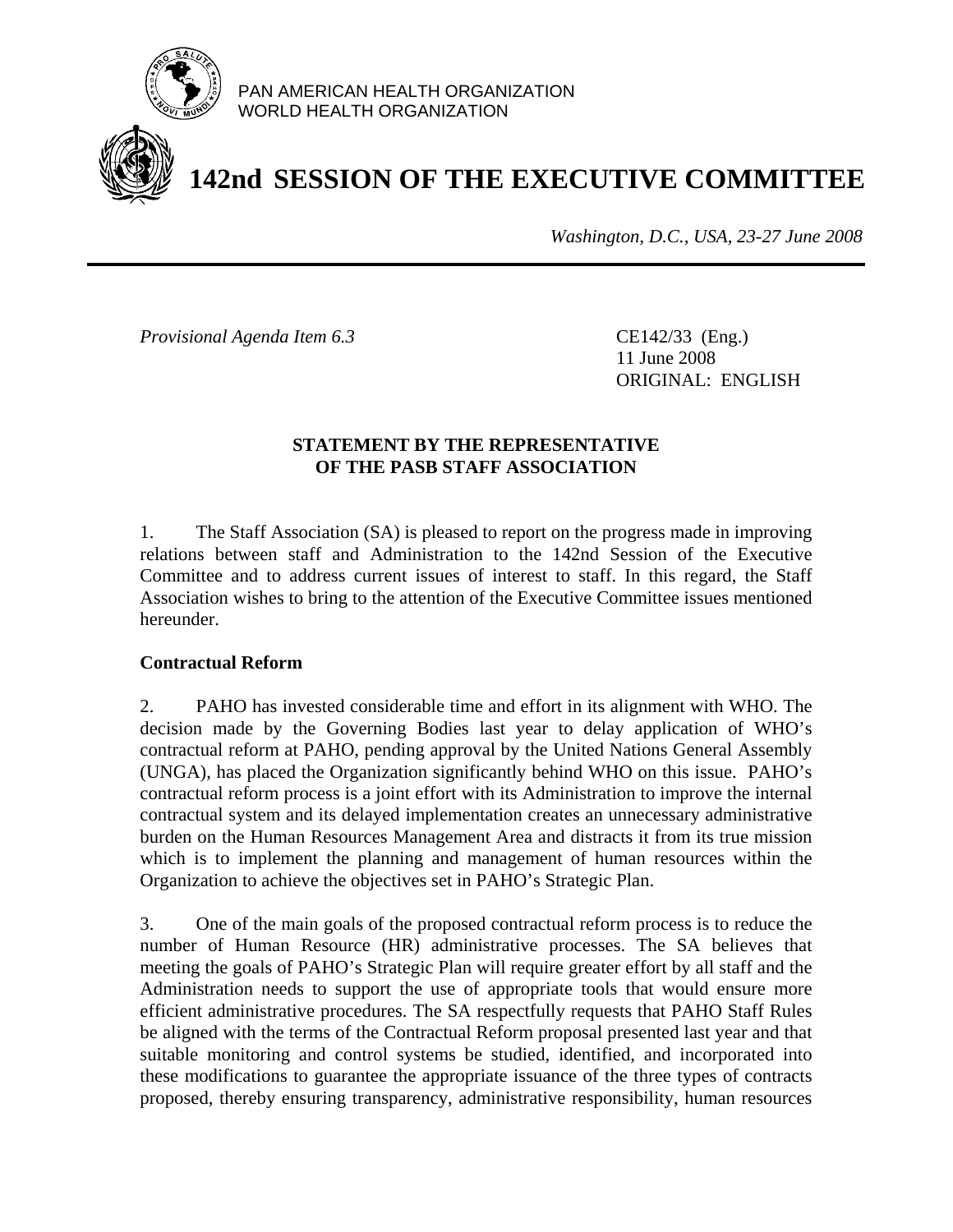CE142/33 (Eng.) Page 2

planning, and equitable treatment of PAHO staff. The SA wishes to point out that the current misalignment with WHO in terms of the implementation of the contractual reform is adversely impacting staff.

#### **PAHO Reorganization and Consultative Processes with the Staff Association**

4. At PAHO it has long been an established principle that a good partnership between staff and the Administration is central to the development of the Organization and the fulfillment of its mission. In fact, the guiding principles that regulate the relationship between staff and management which is endorsed by PAHO, clearly state that: "*Management should accept that, in the process of change, the Staff Association is an active player whose views should be respected and who should be brought into the*  picture from the beginning.<sup>1</sup>"

5. Since 2003, there have been at least three substantives reorganization processes that resulted in important changes to the PAHO structure namely, the closing or consolidation of organizational units; the reorganization of country offices and revision of the Collaborating Centers; the creation of sub regional posts; and the strategic assessment and resource allocation (SARA) initiative among others). These, in turn, have generated a stressful work environment and anxiety among the staff. Therefore, the SA respectfully requests that its representatives participate in ongoing and future reorganization processes in accordance with the spirit and the content of PAHO's Staff Rules and Staff Regulations and WHO Manual on Staff Rules.

6. PAHO and WHO are currently implementing actions that will impact the conditions of service of some staff along with the Organization's HR policies and practice. Moreover, the UN System as a whole is presently undertaking a reform of benefits and contractual and evaluation modalities for professional and general services staff and this will have significant implications. Staff participation in the planning stages and during the process of reorganization can be very valuable as illustrated by the experience of Peru. In 2007, the Country Office and the Pan American Center for Sanitary Engineering and Environmental Sciences (CEPIS) underwent an administrative merger and the Administration and the local SA body worked jointly on this exercise. This experience was fruitful, enabled the sharing and saving of resources, and the SA reported that the openness of the PAHO/WHO Representative (PWR) and the CEPIS Director to its participation facilitated constructive dialogue with the staff. Given this experience, the SA respectfully requests that its representatives be allowed to participate in all stages of organizational changes that include human resources (HR), especially during the current restructuring process. Such participation will provide the SA with an

 $\overline{a}$ 

<sup>&</sup>lt;sup>1</sup> PAHO: Staff Rules and Staff Regulations, Section 9, July 2007.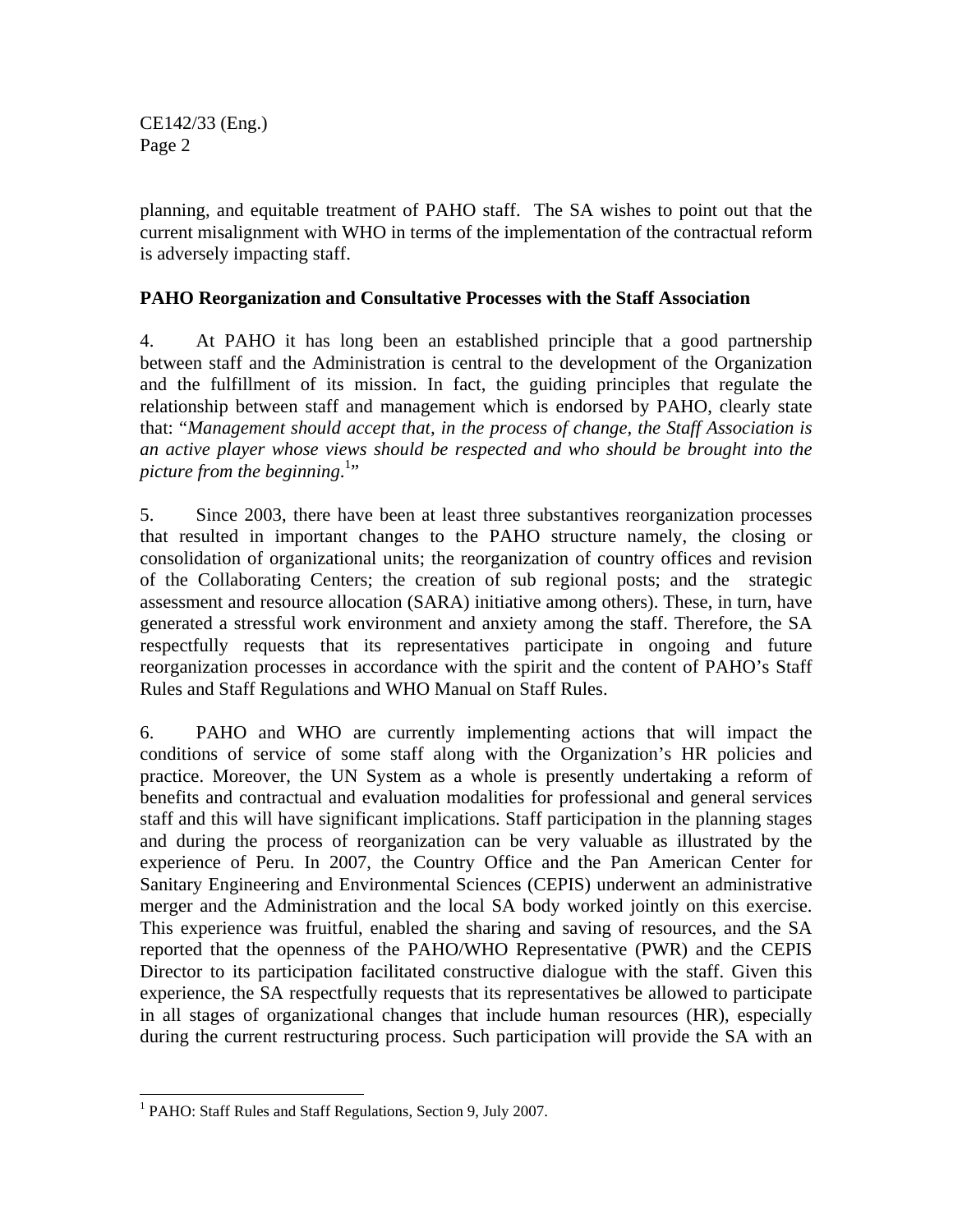opportunity to convey feedback to the Administration and foster ongoing dialogue with staff who will in turn help to build trust during the process.

### **Integrity and Conflict Management System**

7. One of the most significant achievements in recent history of the SA is its contribution to PAHO's important step to help protect its staff through the establishment of the Integrity and Conflict Management System. This system provides a procedural framework for linking the different entities and instruments that the Organization's staff members can avail themselves of to settle labor disputes which may arise. It is therefore incumbent on both the Organization and the SA to ensure the good functioning and quality of the work environment since morale and staff productivity are closely related to this issue.

8. The creation of the Ethics Office was also an important step toward implementing the Code of Ethics and its different components will indeed help to optimize the management and daily work of the Organization, enabling it to effectively carry out its mission. We appreciate the effort made by this office to keep track of the different concerns and investigations, as well as, their confidentiality. The SA wishes to congratulate the Ethics Office for its first annual report of activities.

9. The Office of the Ombudsperson is one of the components of the Integrity and Conflict Management System, that is making a valuable and high quality contribution to conflict management within the Bureau and it is essential that the independence of both budget and programming be guaranteed. We wish to congratulate the Ombudsperson for his first annual report of activities..

10. In this context, a request is made to the Board of Appeals to present a report on the cases solved and pending, along with an explanation of why it takes a prolonged period to review a case. Many staff members have complained about the protracted period for verdicts to be given. The Grievance Panel should also prepare annual reports. Therefore, the SA requests that all components of the Integrity and Conflict Management System adopt a mandatory reporting time frame in the future.

11. The SA also considers it of utmost importance for staff to make optimal use of the internal justice system. In this regard, the SA wishes to emphasize the importance of establishing clear-cut operating standards and procedures for the investigation of complaints and grievances, as well as transparency in the punitive sanctions to be applied. The adoption of protocols that ensure confidentiality and due process with the ultimate goal of achieving a fair decision are considered to be essential. The SA stands prepared to assist in this task.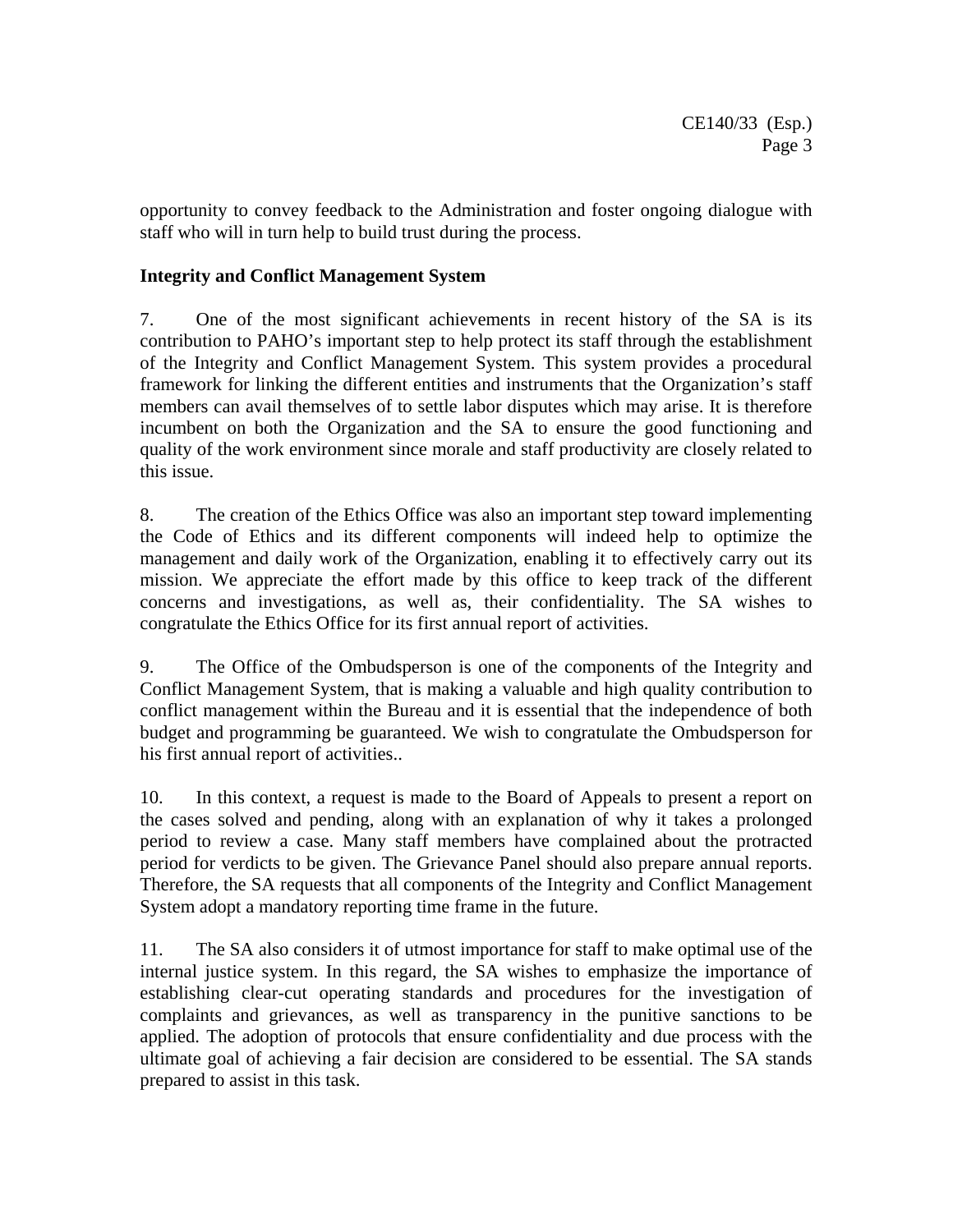CE142/33 (Eng.) Page 4

 $\overline{a}$ 

12. In the case of harassment and considering the stress those staff members who have complaints of harassment have suffered before making the complaint, we encourage PAHO's Administration to take the necessary measures to temporarily remove staff from a situation that is under investigation.

13. The SA has supported the Integrity and Conflict Resolution Management System and is desirous of continuing its contribution to the introduction of improvements needed to achieve its objective. In this respect, the SA respectfully proposes the establishment of a surveillance committee to monitor the processes underway and to ensure transparency, equity, respect and timeliness in order to adhere to and reinforcing the core values of the Organization.

### **Strengthening of Recruitment and Selection Procedures and the Promotion and Award System to Ensure High Quality Staff**

14. The SA is of the opinion that the PAHO hiring process should be, at all times, transparent, objective, and geared to attracting and retaining the highest quality human resources available on the labor market. Once this is adhered to, the Organization will be endowed with a high quality of staff members that will enable it to efficiently carry out its mission. The SA urges the Administration to pay particular attention to staff recruitment and selection processes. The SA reiterates its call for the use of competitive selection procedures throughout PAHO/WHO for all contracts but more so temporary contracts, and for staff recruited for six months duration or more.

15. With respect to the selection of managerial staff, the SA considers it important to harmonize the recruitment and selection procedures for managerial posts at PAHO in order for them to be consistent with the specific requirements of the post. Based on a revision of the report prepared by the Area of Human Resources<sup>2</sup> on staffing profiles, it is evident that a significant number of senior staff will retire over the next five years. Simultaneously, there will be a decrease in the number of regular posts. This situation presents a challenge to the Organization both in terms of human resources planning and the training of new managers. Adequate planning to fill the upcoming vacancies will ensure that the Organization is equipped with staff that capable of carrying out its core function and are cognizant of its institutional values. One of the options for these managerial posts is through rotation and the other is via lateral transfers. Administrative actions for these two options are contained in the Staff Rules and Staff Regulations. The SA remains disposed to follow up on the agreement made with Administration to draft a policy that outlines the different methods for gaining access to these posts.

 $2^2$  See document CE142/INF/8, Pan American Sanitary Bureau Human Resources: Staffing Profile.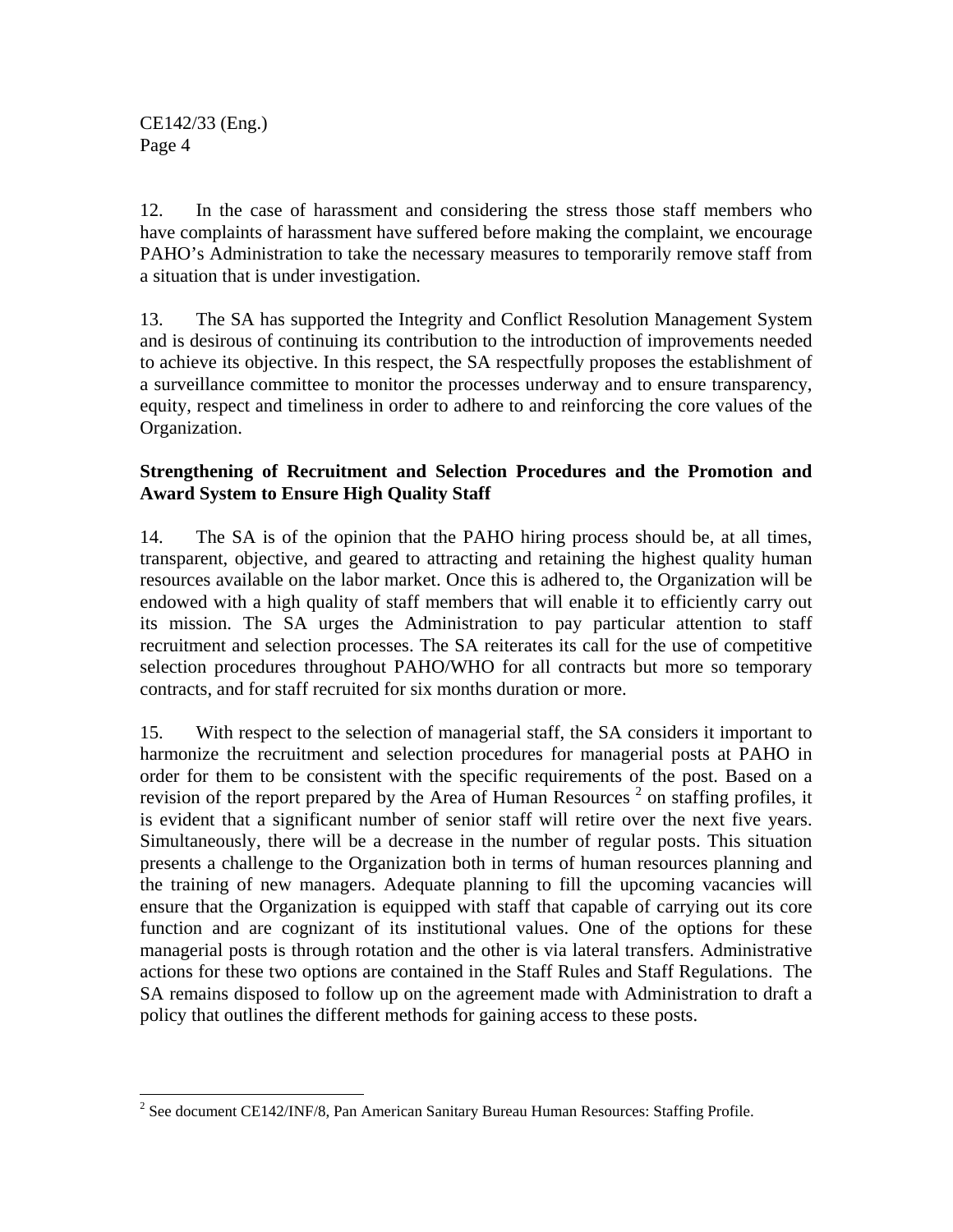16. The SA also wishes to encourage the Organization to continue to provide staff with opportunities for professional development, including training. The SA is particularly concerned as it observes several retired staff members being recalled to temporarily occupy regular managerial positions. This practice robs the Organization of the opportunity to develop its staff component, prevents staff members under regular contract from developing a higher level of skill and competency through a temporary acting assignment, and, as a consequence, negatively impacts on staff morale and the work environment.

17. The SA reiterates its call for the implementation of a more transparent and participatory system for Personal Promotion and Awards and in harmony with the practice of other organizations of the UN System and respectfully requests that representatives of the SA be included in the review committee for personal promotions.

18. In an effort to give recognition for the many hours of voluntary service that staff members dedicate to staff -related issues, and also to provide an incentive for additional staff members to become active in the Staff Association, a proposal for an award for voluntary service to staff that actively participate in the activities of the SA is hereby put forward by the SA.

# **Work/Life Balance in the Organizations of the United Nations System**

19. Work/life balance (WLB) is a key human resources theme across public and private sector organizations today. A report presented at the Meeting of the Human Resources Network of the United Nations in Rome last February highlighted UN organizations ongoing efforts in this regard.<sup>3</sup> Though there are many policies and programs geared to facilitating work/life balance and staff well-being, widely different approaches are adopted within the UN system. In turn, the lack of coordinated and harmonized action across the system results in widely varying benefits packages for staff members which in turn produces discontent and unsatisfactory performance. Work/life balance and staff well-being merit the highest attention and consideration of PAHO's Administration. The SA wishes to congratulate the Administration on the implementation of a project within HR to deal with this issue and the SA would like to extend an invitation to initiate dialogue on a set of standards that could be adopted for PAHO staff.

# **Staff/Management Relations**

 $\overline{a}$ 

20. The SA wishes to recognize the importance of the Organization's support for materials provided and time off for the Staff Association representatives to execute their duties and functions. The facilitation of resources pertinent to training on mandatory

 $3$  CEB/2008/HLCM/HR/11, Agenda Item II.G(c).